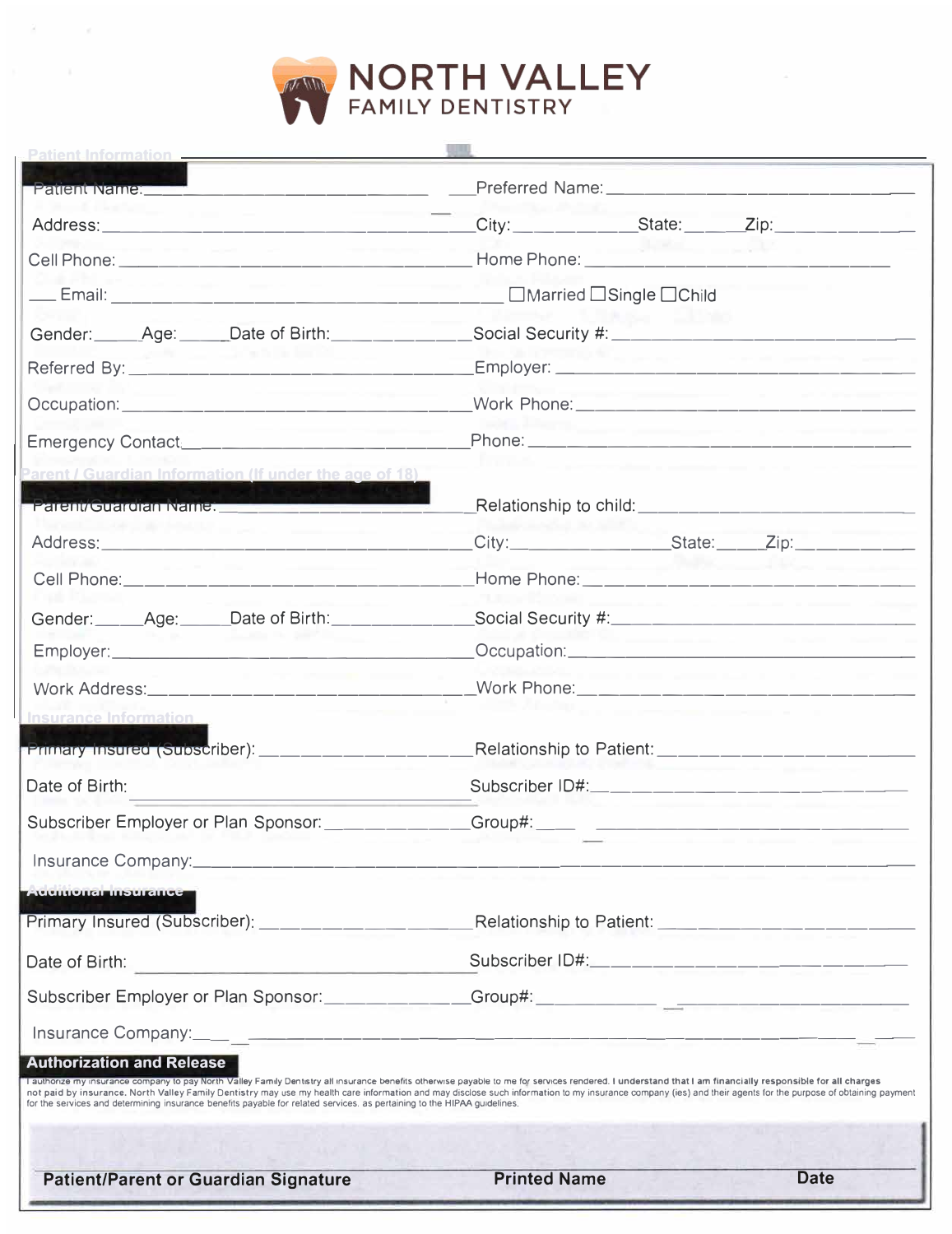

## **Smile and Oral Health Evaluation**

Thank you in advance for taking the time to allow your new dental team the opportunity to get to know you better. Where applicable please rate your responses from 1-10 with 1 being a little and 10 being a lot.

| $1_{\cdot}$    | What did you like about your previous dental experiences?                                                 |                                             |  |  |  |
|----------------|-----------------------------------------------------------------------------------------------------------|---------------------------------------------|--|--|--|
| 2.             | What did you not like about your previous dental experience or experiences?                               |                                             |  |  |  |
| 3.             | Is there anything we can do to make your visit more comfortable? $\Box$ Yes                               | $\Box$ No                                   |  |  |  |
| 4.             | Rate how anxious you are about dental treatment.                                                          | 1 2 3 4 5 6 7 8 9                           |  |  |  |
| 5.             | Rate your overall oral health.                                                                            | $12345$ $125$ $13$ $13$ $13$ $13$ $13$ $13$ |  |  |  |
| 6.             | Would you like optimal oral health care? $\Box$ Yes<br>$\Box$ No                                          |                                             |  |  |  |
| 7 <sub>1</sub> | Rate the appearance of your smile.                                                                        | <b>12</b> 3 4 5 6 7 3 9 10                  |  |  |  |
| 8.             | Rate the color of your teeth?                                                                             | 1234377890                                  |  |  |  |
| 9.             | Rate your concern with mercury fillings.                                                                  |                                             |  |  |  |
|                | 10. Rate the straightness of your teeth.                                                                  | 1234337896                                  |  |  |  |
|                | 11. Are you concerned with losing or missing teeth? $\Box$ Yes $\Box$ No                                  |                                             |  |  |  |
|                | 12. Is there anything we can do to enhance your smile and optimize your oral health? $\Box$ Yes $\Box$ No |                                             |  |  |  |
|                | <b>PRINTED NAME</b><br><b>PATIENT / GUARDIAN SIGNATURE</b>                                                | <b>DATE</b>                                 |  |  |  |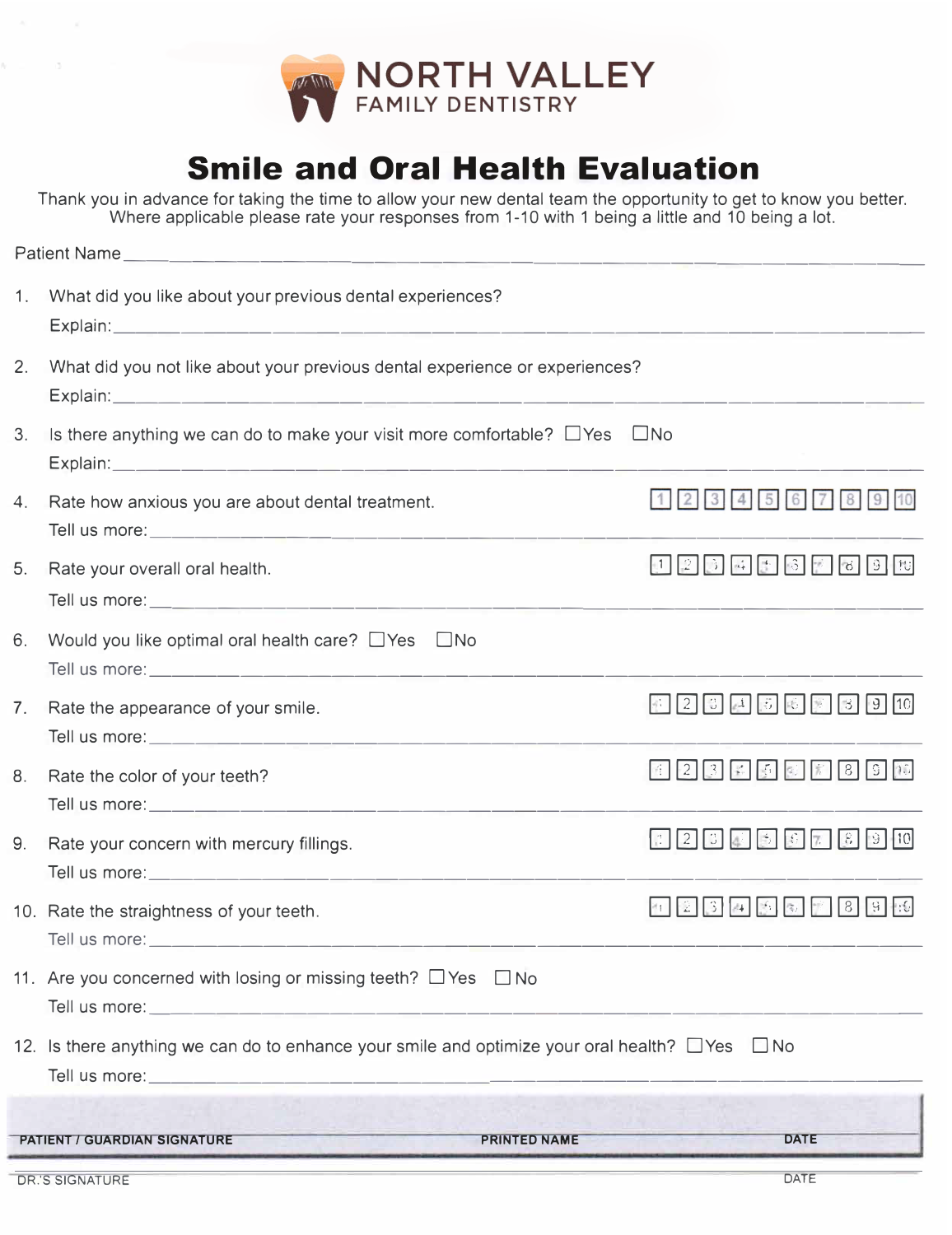| <b>Dental History</b>                                                                                                                                                                                                                                                                                                                                                                                                                                                                                                                                                                                                                                                                                          |                                                                                                                                                                                                                                                                                                                                                                                                                                                                                                                                                                                                                                 |                                                                                                                                                                                                                                                                                                                                                                                                                                                                                                                                                                                 |  |  |
|----------------------------------------------------------------------------------------------------------------------------------------------------------------------------------------------------------------------------------------------------------------------------------------------------------------------------------------------------------------------------------------------------------------------------------------------------------------------------------------------------------------------------------------------------------------------------------------------------------------------------------------------------------------------------------------------------------------|---------------------------------------------------------------------------------------------------------------------------------------------------------------------------------------------------------------------------------------------------------------------------------------------------------------------------------------------------------------------------------------------------------------------------------------------------------------------------------------------------------------------------------------------------------------------------------------------------------------------------------|---------------------------------------------------------------------------------------------------------------------------------------------------------------------------------------------------------------------------------------------------------------------------------------------------------------------------------------------------------------------------------------------------------------------------------------------------------------------------------------------------------------------------------------------------------------------------------|--|--|
|                                                                                                                                                                                                                                                                                                                                                                                                                                                                                                                                                                                                                                                                                                                |                                                                                                                                                                                                                                                                                                                                                                                                                                                                                                                                                                                                                                 |                                                                                                                                                                                                                                                                                                                                                                                                                                                                                                                                                                                 |  |  |
|                                                                                                                                                                                                                                                                                                                                                                                                                                                                                                                                                                                                                                                                                                                | How often do you brush? ____________________________How often do you floss? __________________________________                                                                                                                                                                                                                                                                                                                                                                                                                                                                                                                  |                                                                                                                                                                                                                                                                                                                                                                                                                                                                                                                                                                                 |  |  |
|                                                                                                                                                                                                                                                                                                                                                                                                                                                                                                                                                                                                                                                                                                                |                                                                                                                                                                                                                                                                                                                                                                                                                                                                                                                                                                                                                                 |                                                                                                                                                                                                                                                                                                                                                                                                                                                                                                                                                                                 |  |  |
| Please mark all that apply:<br>TOOTHACHE<br>LOOSE, CHIPPED, CRACKED OR BROKEN FILLINGS<br>[ LOOSE, CHIPPED, CRACKED OR BROKEN TEETH<br><b>FOOD CATCHES</b><br>FLOSSING BREAKS OR HURTS<br>PAIN, CLICKING OR POPPING OF JAW<br>GRINDING OF TEETH<br><b>CLENCHING OF JAW</b><br>$\Box$ HEAD ACHES<br>SNORING / SLEEP APNEA                                                                                                                                                                                                                                                                                                                                                                                       | $\Box$ SENSITIVITY<br>COLD<br>HOT<br><b>SWEET</b><br><b>CHEWING</b><br>$\Box$ TOUCH<br>SINUS PROBLEM<br><b>GAGGING</b><br><b>DRY MOUTH</b><br>DARK OR WHITE SPOTS ON TEETH                                                                                                                                                                                                                                                                                                                                                                                                                                                      | $\square$ GUMS<br>BLEEDING<br>TENDER OR SORE<br>LOOSE TEETH<br>TEETH HAVE SHIFTED<br><b>BAD BREATH</b><br><b>BAD TASTE IN MOUTH</b><br>SORES OR GROWTHS IN MOUTH                                                                                                                                                                                                                                                                                                                                                                                                                |  |  |
| <b>Medical History</b>                                                                                                                                                                                                                                                                                                                                                                                                                                                                                                                                                                                                                                                                                         |                                                                                                                                                                                                                                                                                                                                                                                                                                                                                                                                                                                                                                 |                                                                                                                                                                                                                                                                                                                                                                                                                                                                                                                                                                                 |  |  |
| Please mark all that apply:<br>Have you been: □Hospitalized? □ Are You Taking Medication? □ Do You Have Allergies?<br>YES NO<br>*PRE-MED - AMOX<br>*PRE-MED-CLIND<br>*PRE-MED-OTHER<br>ALLERGY - ASPIRIN<br>ALLERGY - CODEINE<br>ALLERGY - ERYTHRO<br>ALLERGY - HAY FEVER<br>ALLERGY - LATEX<br><b>ALLERGY - PENICILLIN</b><br>ALLERGY - SULFA<br>ALLERGY - OTHER <b>ALLER</b><br><b>ANEMIA</b><br><b>ARTHRITIS</b><br><b>ARTIFICIAL HEART VALVE</b><br><b>ARTIFICIAL JOINTS</b><br><b>ASTHMA</b><br><b>BACK PROBLEMS</b><br><b>BIPHOSPHATE MEDS</b><br>(FosaMax, Acetol, Atelviz, Didronel, Boniva)<br><b>BLEEDING DISORDERS</b><br><b>BLOOD THINNERS</b><br><b>BLOOD DISEASE</b><br><b>BLOOD TRANSFUSION</b> | YES NO<br><b>CANCER CANCER</b><br>CHEMICAL / DRUG DEPENDENCIES<br>□<br><b>CHEMO THERAPY</b><br><b>CIRCULATORY PROBLEMS</b><br>$\mathbf{1}$<br><b>CORTISONE TREATMENT</b><br><b>DIABETES</b><br>$\Box$<br><b>DIZZINESS</b><br>$\Box$<br><b>EPILEPSY</b><br>$\Box$<br><b>FAINTING</b><br>$\Box$<br><b>GLAUCOMA</b><br>$\Box$<br><b>HEAD INJURIES</b><br><b>HEART DISEASE</b><br>П<br><b>HEART MURMUR</b><br><b>HEART PROBLEMS</b><br><b>HEMOPHILIA</b><br><b>HEPATITIS</b><br><b>HIGH BLOOD PRESSURE</b><br>HIV<br><b>JAUNDICE</b><br>KIDNEY DISEASE<br><b>LIVER DISEASE</b><br><b>MARIJUANA USAGE</b><br><b>MENTAL DISORDERS</b> | YES NO<br>MITRAL VALVE PROLAP<br>П<br>NERVOUS DISORDERS<br>П<br>$\Box$<br><b>NURSING</b><br>$\Box$<br><b>PACEMAKER</b><br>PERSISTENT COUGH<br>PREGNANT<br>$\Box$ RADIATION TREATMENT<br>RESPIRATORY PROBLEMS<br>$\Box$<br>RHEUMATIC FEVER<br><b>SCARLET FEVER</b><br>SHORTNESS OF BREATH<br><b>STROKE</b><br><b>SWELLING FEET / ANKLE</b><br><b>TAKING BIRTH CONTROL</b><br><b>THYROID CONDITION</b><br><b>TOBACCO USAGE</b><br><b>TONSILLITIS</b><br><b>TUBERCULOSIS</b><br><b>ULCERS</b><br><b>VENEREAL DISEASE</b><br>OTHER <b>Andrew Street Street Street Street Street</b> |  |  |
|                                                                                                                                                                                                                                                                                                                                                                                                                                                                                                                                                                                                                                                                                                                |                                                                                                                                                                                                                                                                                                                                                                                                                                                                                                                                                                                                                                 |                                                                                                                                                                                                                                                                                                                                                                                                                                                                                                                                                                                 |  |  |
| Pharmacy Name: Mannel Mannel Mannel Mannel Mannel Mannel Mannel Mannel Mannel Mannel Mannel Mannel Mannel Manne                                                                                                                                                                                                                                                                                                                                                                                                                                                                                                                                                                                                |                                                                                                                                                                                                                                                                                                                                                                                                                                                                                                                                                                                                                                 |                                                                                                                                                                                                                                                                                                                                                                                                                                                                                                                                                                                 |  |  |
| In Office Use<br><b>HEAD &amp; NECK EXAM</b><br>$\begin{picture}(150,10) \put(0,0){\line(1,0){100}} \put(15,0){\line(1,0){100}} \put(15,0){\line(1,0){100}} \put(15,0){\line(1,0){100}} \put(15,0){\line(1,0){100}} \put(15,0){\line(1,0){100}} \put(15,0){\line(1,0){100}} \put(15,0){\line(1,0){100}} \put(15,0){\line(1,0){100}} \put(15,0){\line(1,0){100}} \put(15,0){\line(1,0){100}}$<br><b>SOFT TISSUE</b><br><b>TMJ EXAM</b><br>CLASS                                                                                                                                                                                                                                                                 | <b>In Office Notes</b>                                                                                                                                                                                                                                                                                                                                                                                                                                                                                                                                                                                                          |                                                                                                                                                                                                                                                                                                                                                                                                                                                                                                                                                                                 |  |  |
| <b>OCCLUSION</b><br>$\Box$ YES $\Box$ NO<br>ORTHO                                                                                                                                                                                                                                                                                                                                                                                                                                                                                                                                                                                                                                                              |                                                                                                                                                                                                                                                                                                                                                                                                                                                                                                                                                                                                                                 |                                                                                                                                                                                                                                                                                                                                                                                                                                                                                                                                                                                 |  |  |
| To the best of my knowledge the above information is accurate and complete. I will not hold the doctor or any members of their staff responsible for any errors or omissions I may have made in the completion of this form.                                                                                                                                                                                                                                                                                                                                                                                                                                                                                   |                                                                                                                                                                                                                                                                                                                                                                                                                                                                                                                                                                                                                                 |                                                                                                                                                                                                                                                                                                                                                                                                                                                                                                                                                                                 |  |  |
| <b>PATIENT / GUARDIAN SIGNATURE</b>                                                                                                                                                                                                                                                                                                                                                                                                                                                                                                                                                                                                                                                                            | <b>PRINTED NAME</b>                                                                                                                                                                                                                                                                                                                                                                                                                                                                                                                                                                                                             | <b>DATE</b>                                                                                                                                                                                                                                                                                                                                                                                                                                                                                                                                                                     |  |  |
|                                                                                                                                                                                                                                                                                                                                                                                                                                                                                                                                                                                                                                                                                                                |                                                                                                                                                                                                                                                                                                                                                                                                                                                                                                                                                                                                                                 |                                                                                                                                                                                                                                                                                                                                                                                                                                                                                                                                                                                 |  |  |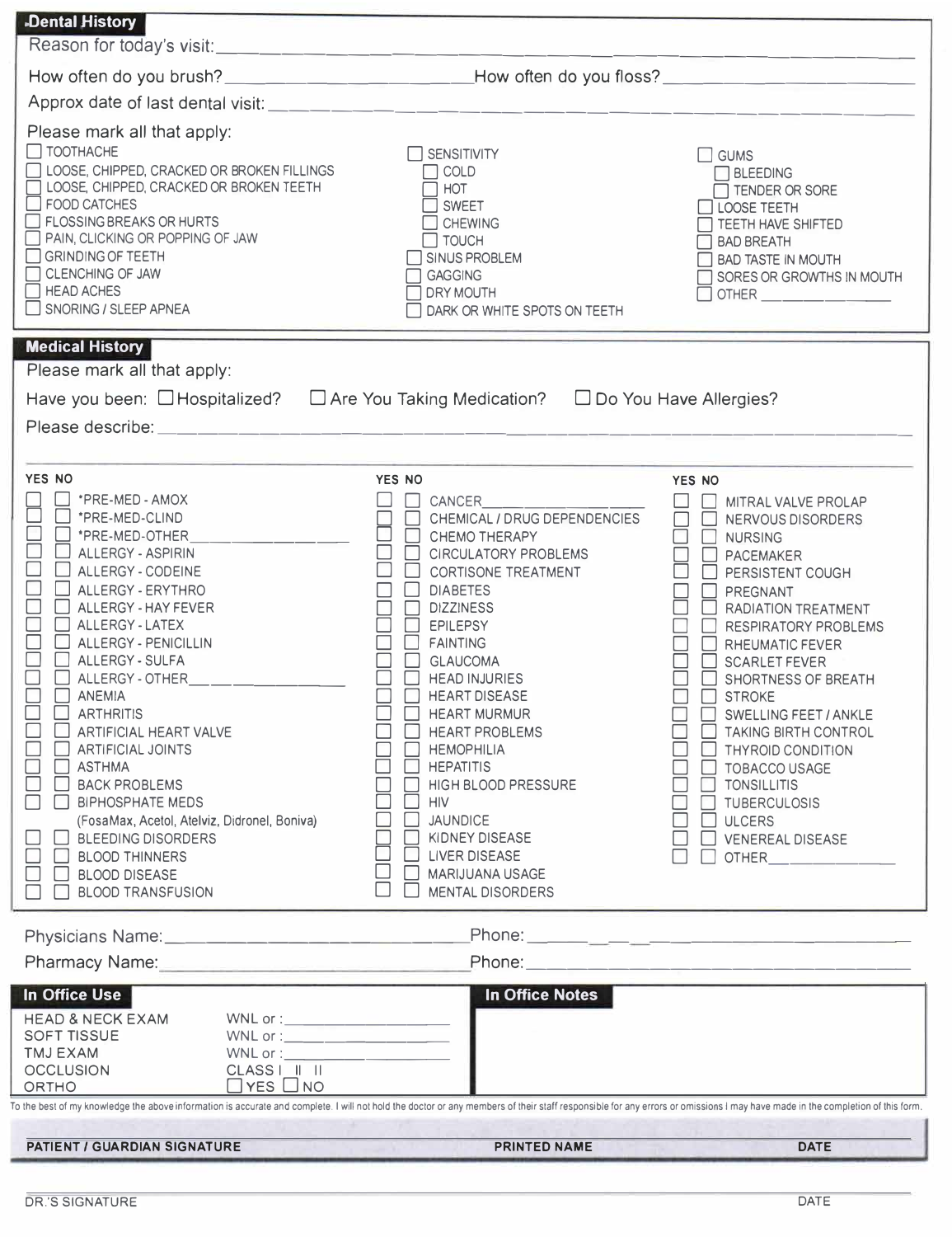

*North Valley Family Dentistry is committed to providing you with the best dental care available. We have found that a clear understanding of our office financial guidelines relieve some of the anxiety associated with going to the dentist. We want to be certain that our guidelines are clear and that all of your questions are answered to your satisfaction. For your convenience we honor several different payment plans.* 

#### **Payment Options:**

When you do not have dental insurance, we ask that you pay for your dental services in full at the end of each appointment. We gladly accept Cash, MasterCard, Visa, Discover and American Express. We also offer Healthy Smiles Dental plan for those without insurance as an added value to you.

#### **Dental Insurance:**

As a courtesy we will file your insurance claim for you. We will make a good faith estimate for planned treatment and request that you pay your estimated portion at the time of service. When payment has been received from your insurance carrier, we will settle the outstanding balance of your account with you (there may be a difference between the estimated portion and actual payment). As a service to you, we will complete and file the appropriate claim forms with your insurance carrier(s). We are happy to provide any x-rays or additional information they might require.

If your insurer denies coverage or delays payment beyond 60 days from the claim filing date, the entire amount will become due and payable by you. Although we make every effort to help you obtain your full benefit, there are many variables we cannot anticipate nor control. Please be aware that your insurance benefits are a contract between you, your employer (if applicable) and insurance company.

#### **Financial Services:**

We offer CareCredit service that allows you to pay over time with convenient monthly payments. For more information please inquire with the front office staff.

#### **Cancelling Treatment:**

We understand that sometimes a patient may find it necessary to cancel treatment that has not started or is not yet complete. If that treatment was paid in advance then you may be entitled to refund up to the full amount. In cases where treatment is in progress your prepayment will be reduced by the amount of work completed. If you only partially prepaid for this treatment, you could still have a balance due.

#### **Refund Policy:**

As part of our fraud and abuse controls our office staff do not have the ability to directly issue a refund. They will submit a refund request to our Accounts Payable department on your behalf. In the event of HSA Accounts or third party payors, like CareCredit, refunds must be processed directly back to the originator and you will receive a credit on your account as opposed to a check in the mail. Our process, including internal controls, takes about two weeks to complete.

#### **We Would Also Like You to Know:**

Our office requires a minimum of 2 business days notice (longer if possible) if you are unable to keep your reserved appointment time.

YOUR APPOINTMENT IS SPECIFICALLY RESERVED FOR YOU. A fee of \$50 per hour of missed appointment time will be charged to the patient for any appointment that is canceled without at least two business days' notice.

There will be a \$25.00 charge for unpaid returned checks.

I authorize payment to be made directly to North Valley Family Dentistry by my insurance company and I accept financial responsibility for all services not covered by my insurance. I authorize release of any medical information requested by my insurance carrier. I agree to pay interest of 1.5% (18% annually) on any balance over 30 days. I hereby agree that in the event of default of any amount due, and if this account is placed with a collection agency or attorney for collection or legal action, to pay an additional charge equal to the cost of collection including any attorney fees and court costs incurred and permitted by laws governing these transactions up to 50% of the family's total balance.

#### **SIGNATURE OF PATIENT / GUARDIAN**

Patient/Parent or Guardian Signature **Name Constructs Constructs** Date **Date** Date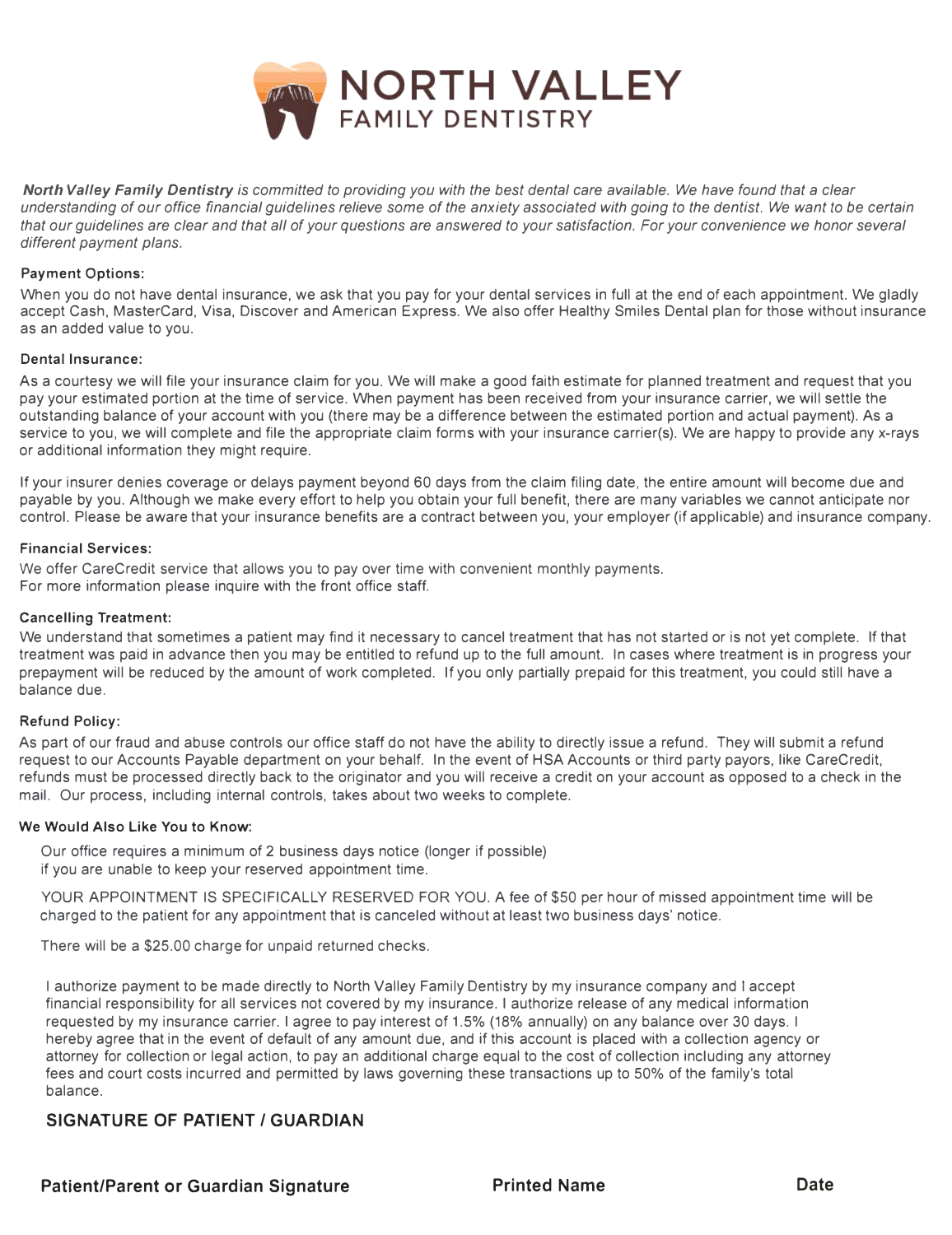

### **NOTICE OF PRIVACY PRACTICES**

#### **PROTECTING YOUR CONFIDENTIAL HEALTH INFORMATION IS IMPORTANT TO US!**

#### **NOTICE OF PRIVACY PRACTICES**

This notice describes how health information about you may be used and disclosed and how you can get access to this information. Please review it carefully.

#### **OUR PROMISE!**

#### *Dear Patient:*

*This is not meant to alarm you! Quite the opposite! It is our desire to communicate to you that we are taking the new Federal (HIPAA* - *Health Insurance Portability and Accountability Act) laws written to protect the confidentiality of your health information seriously. We do not ever want you to delay treatment because you are afraid your personal health history might be unnecessarily made available to others outside of our office* 

#### **SO WHAT HAS CHANGED? WHY A PRIVACY POLICY NOW? VERY GOOD QUESTIONS!**

The most significant variable that has motivated the Federal government to legally enforce the importance of the privacy of health information is the rapid evolution of computer technology and its use in healthcare.

The government has appropriately sought to standardize and protect the privacy of the electronic exchange of your health information. This has challenged us to review not only how your health information is used within our computers but also with the Internet, phone, faxes, copy machines, and charts. We believe this has been an important exercise for us because it has disciplined us to put in writing the policies and procedures we use to ensure the protection of your health information everywhere it is used.

We want you to know about these policies and procedures which we developed to make sure your health information will not be shared with anyone who does not require it. Our office is subject to State and Federal law regarding the confidentiality of your health information and in keeping with these laws, we want you to understand our procedures and your rights as our valuable patient.

We will use and communicate your **HEALTH INFORMATION** only for the purposes of providing your treatment, obtaining payment and conducting health care operations. Your health information will not be used for other purposes unless we have asked for and been voluntarily given your written permission.

#### **HOW YOUR HEALTH INFORMATION MAY BE USED**

#### **TO PROVIDE TREATMENT**

We will use your HEALTH INFORMATION within our office �o provide you with the best dental care possible. This may include administrative and clinical office procedures designed to optimize scheduling and coordination of care between hygienist, dental assistant, dentist, and business office staff. In addition, we may share your health information with physicians, referring dentists, clinical and dental laboratories, pharmacies or other health care personnel providing you services and/or treatment.

#### **TO OBTAIN PAYMENT**

We may include your health information with an invoice used to collect payment for treatment you receive in our office. We may do this with insurance forms filed for you in the mail or sent electronically. We will be sure to only work with companies with a similar commitment to the security of your health information.

#### **TO CONDUCT HEALTH CARE OPERATIONS**

Your health information may be used during performance evaluation of our staff. Some of our best teaching opportunities use clinical situation experienced by patients receiving care at our office. As a result, health information may be included in training programs for students, interns, associates, and business and clinical employees. It is also possible that health information will be disclosed during audits by insurance companies or government appointed agencies as part of their quality assurance and compliance reviews. Your health information may be reviewed during the routine process and certification, licensing or credentialing activities.

#### **IN PATIENT REMINDERS**

Because we believe regular care is very important to your oral and general health, we will remind you of a scheduled appointment or that it is time for you to contact us and make an appointment. Additionally, we may contact you to follow up on your care and inform you of treatment options or services that may be of interest to you or your family.

These communications are an important part of our philosophy of partnering with our patients to be sure they receive the best preventive and restorative care modern dentistry can provide. They may include postcards, letters, telephone reminders or electronic reminders such as email (unless you tell us that you do not want to receive these reminders).

#### **ABUSE OR NEGLECT**

We will notify government authorities if we believe a patient is the victim of abuse, neglect or domestic violence. We will make this disclosure only when we are compelled by our ethical judgment, when we believe we are specifically required or authorized by law or with the patient's agreement.